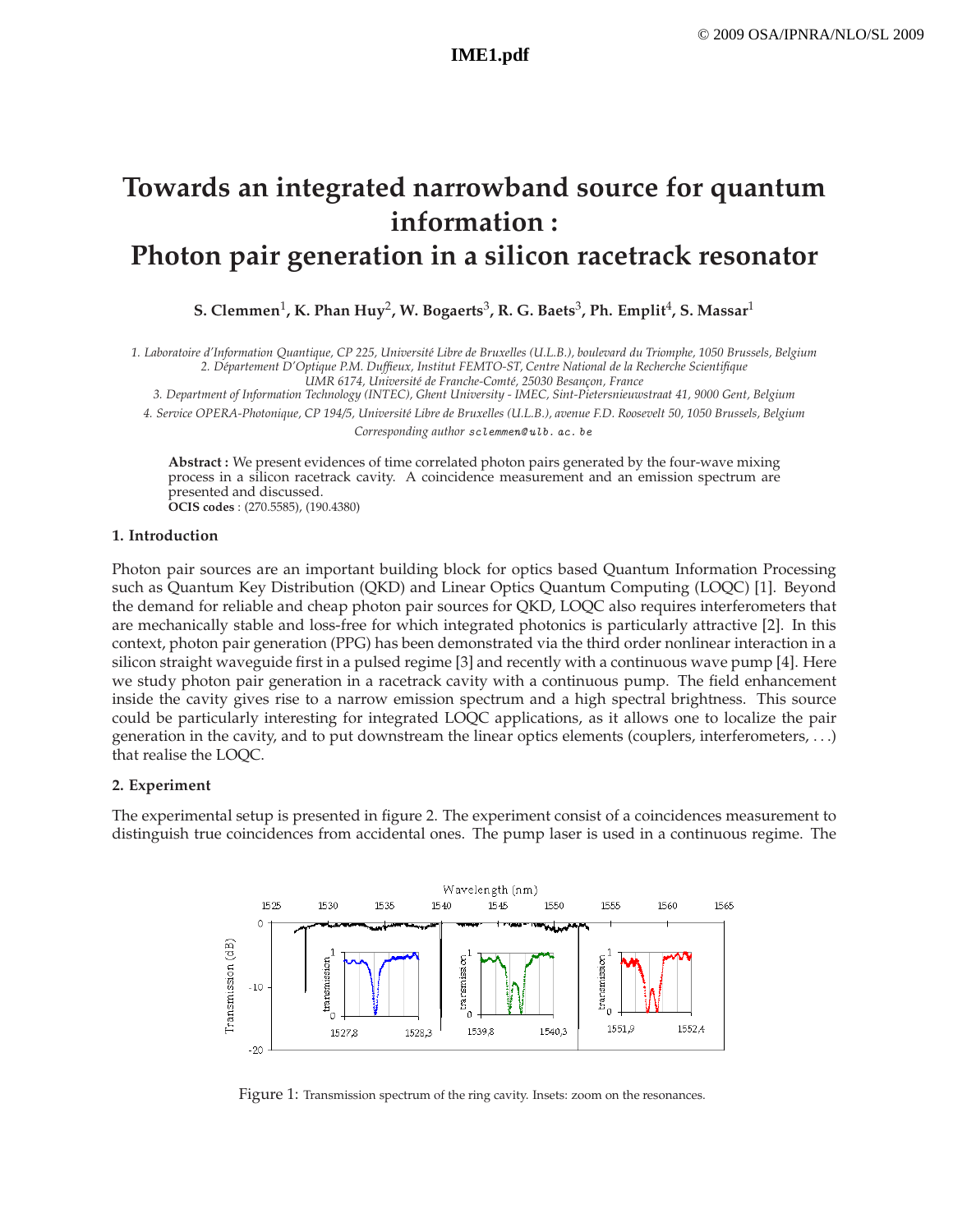

Figure 2: The tunable laser provide a CW-beam with sub picometer linewidth and is amplified by an homemade Erbium-doped fiber amplifier. The Input Filtration Line plays the role of a passband filter that suppress 150dB on frequencies outside of the band [1538.9-1540.6]nm. The Half-Wave-Plate (HWP) aligns the polarization on the TE-like mode of the silicon waveguide (made by IMEC). Coupling in/out the SOI-structure is ensured by grating couplers (in free-space at the input to avoid nonlinear scattering noise from a fiber). The ring has a racetrack shape whose dimensions are  $12 \times 15 \mu m^2$  and the waveguide section is  $500 \times 200$ nm<sup>2</sup>. Away from the ring, the straight waveguide is broadend up to 3*µ*m to decrease PPG efficiency outside the cavity and reduce linear losses down to 1dB/cm. The Output Filtration Line is a notch filter which suppresses 150dB on the pump band. Stokes and anti-Stokes photons are separated by a demultiplexer : photons at wavelength [1542-1558]nm are sent to d1 and photons at wavelength [1523-1538]nm are sent to d2. d1 and d2 are commercial Avalanche Photodiodes (APD) from ID-quantique (ID-200 model); d2 is trigged with a 5ns delay with respect to d1. They are operated in Geiger mode with gate duration of 50ns. The delay between detection in d1 and d2 is measured thanks to a Time-to-Amplitude Converter (TAC). The characteristic result of the experiment is a figure of coincidences versus delay between Stokes and anti-Stokes detection. The peak corresponds to true coincidences (purple), while the backround in other time-bins (brown) is the noise coming from destroyed photon pairs and dark counts of APDs. The emission spectrum can be observed thanks to a tunable filter (in grey) and one of the APD.

experiment has been performed for various pump power and the pumping wavelength has been adjusted at each power to maximize the generated flux. The measurement has also been performed with the pump frequency off resonance for a comparison of PPG in the cavity with PPG in the straight waveguide. The emission spectra has been measured to prove that the observed pairs are generated on the resonances of the cavity.

### **3. Results**

Evolution of the flux versus the input pump power is presented in figure 3(a). Off resonance, the PPG rate grows quadratically with pump power as expected. On resonance, the PPG rate is up to 10 times higher, but does not seem to follow any clear law. We attribute this to carrier effects and thermal consequence. Indeed, the high pump power inside the cavity results in two-photon-absorption which generates lots of free-carriers. These carriers absorb the generated photons decreasing the flux and furthermore destroy photon pairs which contribute to additional noise. Carriers also change the refractive index (a blue shift of the resonances is expected) and increase the temperature which decreases the refractive index (a red shift is expected). The dominant effect in a continuous regime is expected to be the thermal one [5]. As losses in the cavity also increase with pump power, the resonance becomes less deep and it's difficult to find an optimal pumping wavelength to maximize the generated flux. This explanation is confirmed by the Signal-To-Noise ratio presented in figure 3(b).

The emission spectra is presented in figure 3(c). On resonance, the total PPG rate is 6MHz for an input pump power of 2.2mW (0.4mW at the cavity input), whereas theory predicts a photon pair generation rate of 21MHz. Photon pairs are generated on resonances of the cavity and the linewidth of the emission is of the order of 150 pm. This corresponds to a photon pair flux of 46MHz/nm for pump power of 0.4mW which is 30 times lower than best value reported in other structures (1.3MHz/pm in Periodically Poled Lithium Niobate waveguide for a pump power of 0.4mW, as deduced from [6]).

We have also shown (figure not provided) that for a given flux, the residual pump power at the output of the structure can be up to 10dB lower than for the straight waveguide. This means that the photon pair source can be well localized on the chip, which is important for any application to LOQC.